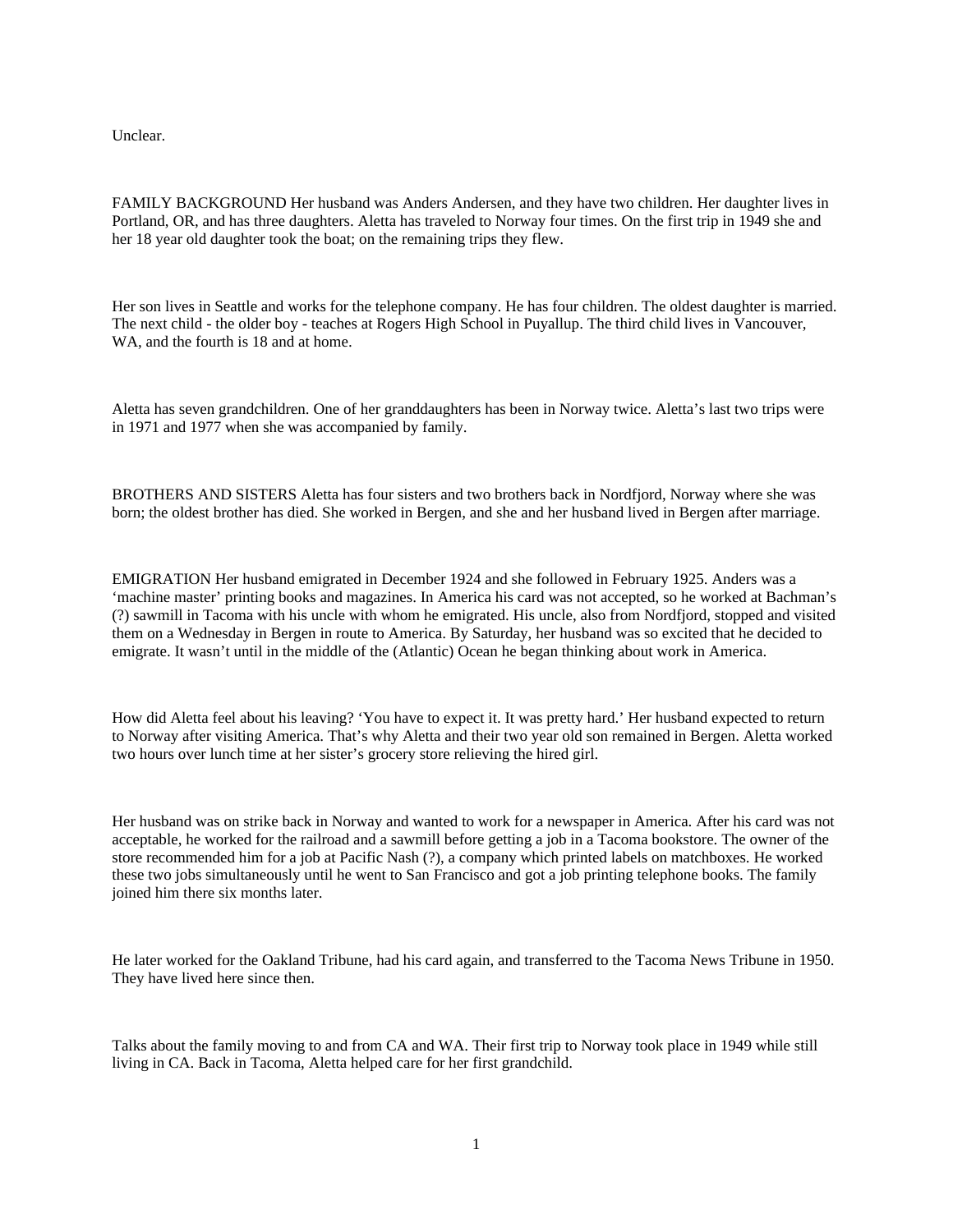Husband died in 1970 at age of 70 years old. Aletta makes the observation that 'I always came after him…' to America and then San Francisco. 'Where he found his living, that's where I belonged.' Before he died he had two strokes and couldn't keep up the yardwork, fruit trees, *etc.* He didn't like the looks of things going down. He died in August, and Aletta sold the house and moved into an apartment.

COMMUNITY ACTIVITIES AND SCANDINAVIAN ORGANIZATIONS Aletta was active in church. Her husband was approached by the Sons of Norway. But he was put off because the men had forgotten Norwegian and spoke poor English.

NORWEGIAN HERITAGzE She cooks Norwegian food for family events: roemmegroet, meatballs, lutefisk, juleribber, and bloetkake.

In Norway they celebrated Christmas for many days beginning with lille julaften, then julaften, juledag, annen juledag, *etc.* In America she follows this country's traditions but bakes fattigmann, hortetakk, and all those things.

Used to celebrate the 17th of May and mid-summerfest. Would go with a church group and have a smoergaasbord.

They read Norwegian newspapers when they first came. But after being away from Norway so long, they discontinued it.

Aletta's hobby is to have visitors. Tells a story about a recent lady visitor who happened to be the first person in the house the day her husband died.

Tells about her husband's death.

Tells about selling her house.

Tells about her children and grandchildren and their education. Her son attended PLU one semester, then was in the military and started work after marriage. The grandson who teaches at Rogers graduated from PLU.

Talks about church. They had a cousin who lived in Tacoma who was Pentecostal, but they weren't raised like that. When they rented a house on I St., they met a pastor in the neighborhood. They joined his church, the Lutheran Free Church. The second pastor there was Anke Berg, a woman who had been a teacher at LBI. Aletta tells a story about this woman's daughter and a health affliction.

Aletta's parents and grandparents. Aletta only remembers seeing one grandmother who was small and about 90 years old at the time. Her parents were alive in 1949; both died about 1968.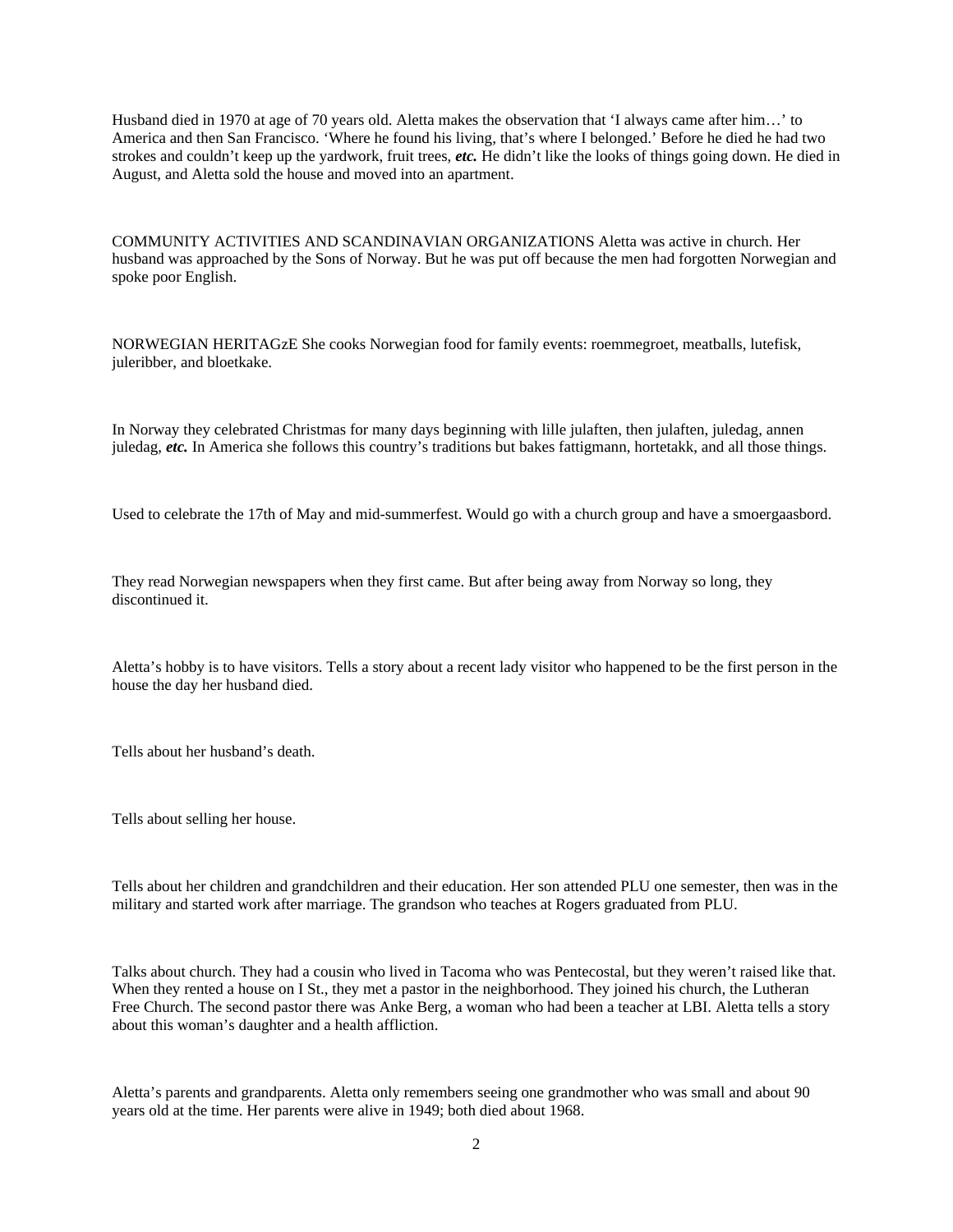Her father emigrated to Iowa as a single man. He returned to Norway, married, and farmed - even milked the cows. They lived in Kvagen (?), Nordfjord. There were nine children, but one boy died shortly after birth. The farm is still in the family, owned by one of her older brothers (now 85) who lives there with his daughter. His son was very ambitious; had built a new house and barn on the farm. He also worked spraying pesticides for the local farmers. Didn't wear a mask, got sick and died at age 30. The daughter was engaged to be married, but her fiance  $\Diamond \Diamond \Diamond$ died in a plane crash. She never married; looks after her father and takes care of the farm.

She works like a man with all the machinery, *etc.* Women used to do all the farm chores; now men do that. 'Now they (the woman) are getting kind of…spoiled, I guess.' Some have jobs. In her day 'we didn't think of it. A woman should be home with her family. That was most important in those days.' Like in America, women don't make things - they buy them. 'Of course that was kind of ……(crazy?) back in the old days when you knit your own stockings and made clothes for your menfolks.' The men farmed and fished in the winter besides making and mending nets. In winter the girls knitted and spun, but in summer they worked outside taking the cows to and from distant fields morning and evening - not seters in that part of the country; that was further inland in the fjords.

WORK When Aletta was 12, she helped an older sister with her seven children on their farm. At 16, a cousin's wife died, and Aletta worked for this family with five children. Besides looking after the children, she cooked, washed, and did the barn chores.

Remembers being carried up to the road when she was six or seven. Then she and her sister joined other children and walked a half hour to reach the school.

FAMILY LIFE She had a secure homelife which was wonderful. Her dad, Kristian Josefson, made shoes for them and was a very handy man. In winter her mother hired a lady to help make flatbroed on a big griddle over an open fire; the flatbroed was stored in barrels for summer use.

EMIGRATION When she left, her father 'couldn't say a word - he cried'. Both she and her son were checked by a doctor before they left. The water was rough, the fog horn blew, and there was ice scraping on the ship. She came second class, and basically spent the nine days in bed because of seasickness. She couldn't eat and was so sick and weak, she had trouble feeding her son. She wanted to bathe before leaving the boat in NY and needed to be supported by the nurse. Her son felt fine; was running around.

Had no trouble with customs.

TRAIN TRIP She sat at the station with her boy and a few suitcases. Was helped by a Norwegian man from the same boat - he thought she'd miss her train. Earlier she'd been approached by another fellow who suggested that she didn't have to leave that night but could come stay overnight at his home and take the morning train. She replied, 'No, I sent a telegram (to her husband) that I'm supposed to come with this train'. And she adds that's how one could get into trouble. She had seen the Norwegian fellow on the boat and trusted him. After that, the conductors helped her change trains. She ate on the train.